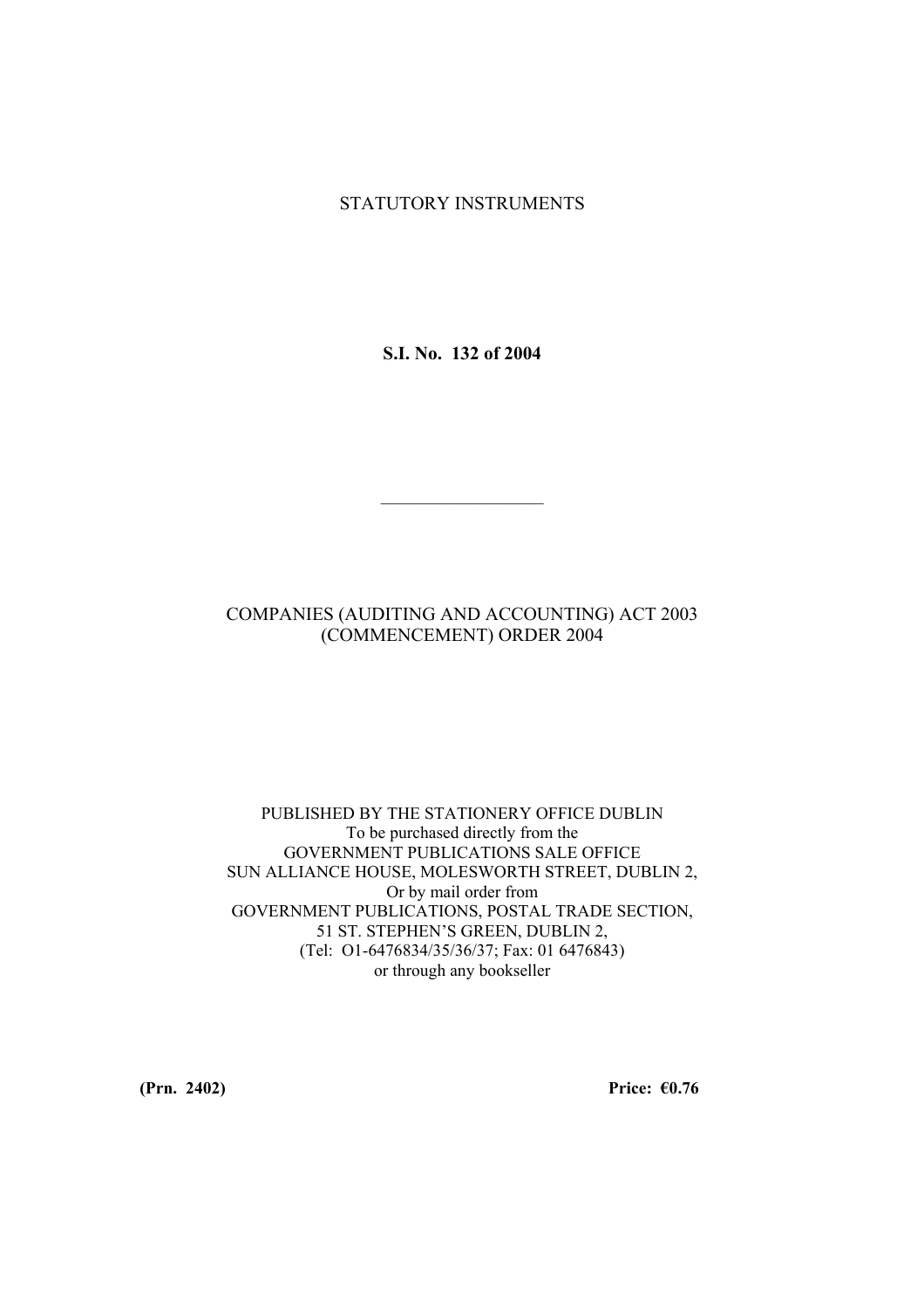# **S.I. No. 132 of 2004**

## Companies (Auditing and Accounting) Act 2003 (Commencement) Order 2004

I, Mary Harney, Minister for Enterprise, Trade and Employment, in exercise of the powers conferred on me by section 2 of the Companies (Auditing and Accounting) Act 2003 (No. 44 of 2003), order as follows:

- 1. This Order may be cited as the Companies (Auditing and Accounting) Act 2003 (Commencement) Order 2004.
- 2. In this Order, "Act" means the Companies (Auditing and Accounting) Act 2003 (No. 44 of 2003).
- 3. The  $6<sup>th</sup>$  day of April 2004 is appointed as the day on which the following provisions of the Act come into operation:
	- (a) Part 1;

(b) sections 52, 53(a), (c), (d) and (e), 54, 55, 56 and 57;

(c) Schedule 2 (other than the amendments at item 1 to sections 115(6) and 128(4) of the Companies Act 1963 and the amendments at item 9 to the Companies Act 1990).

- 4. The 1st day of July 2004 is appointed as the day on which section 53(b) of the Act comes into operation in relation to a company as respects any financial year of the company beginning on or after that day.
- 5. The 17th day of May 2004 is appointed as the day on which the following provisions of the Act come into operation:

(a) section 46;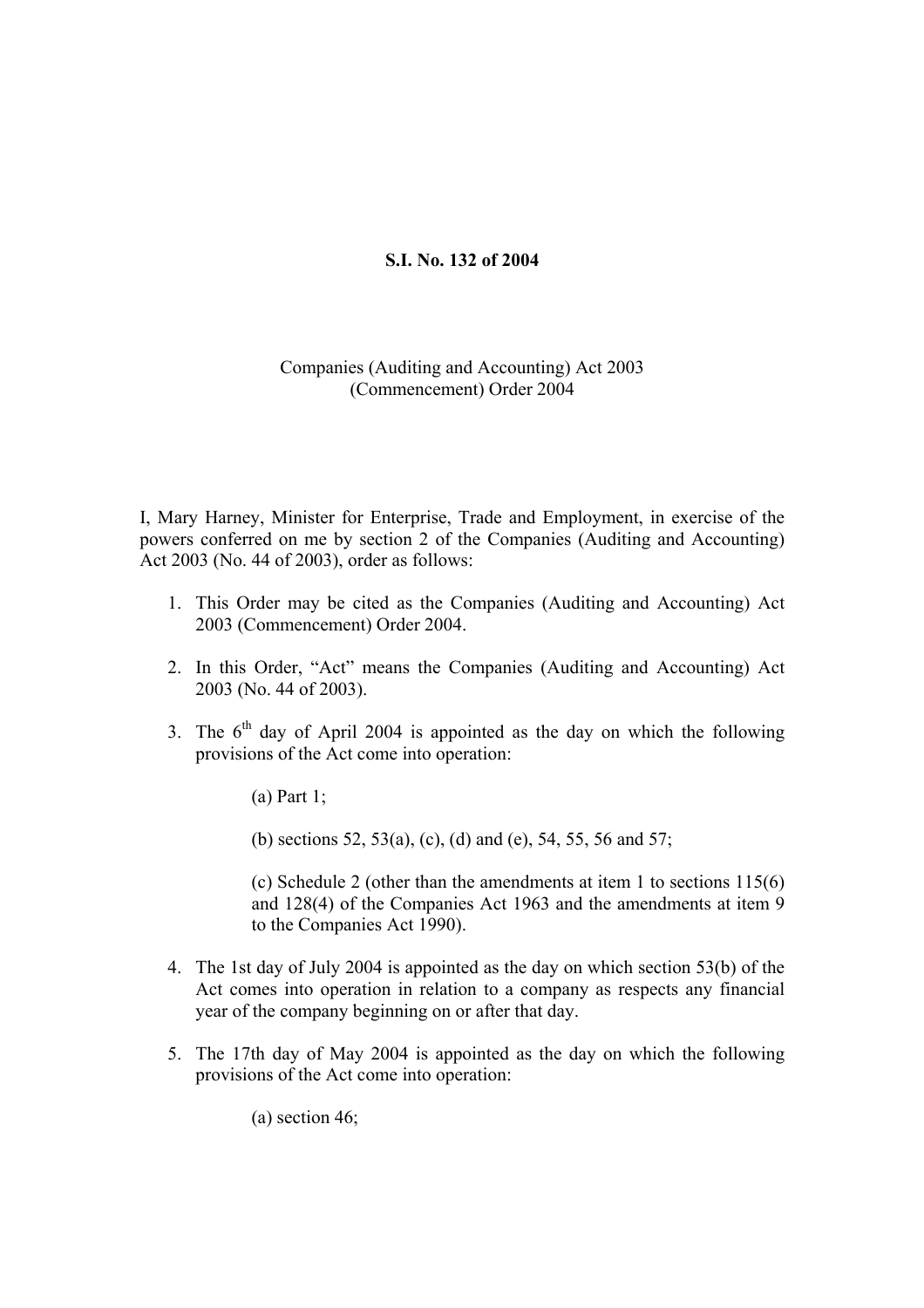(b) section 47 in so far as it substitutes for subsection (6) of section 128 of the Companies Act 1963

- (i) subsections  $(6)$  and  $(6A)$ ,
- (ii) subsection (6B) other than paragraph (b) of that subsection, and
- (iii) subsection (6C).

GIVEN under my Official Seal

this 6th day April 2004



MARY HARNEY Minister for Enterprise, Trade and Employment